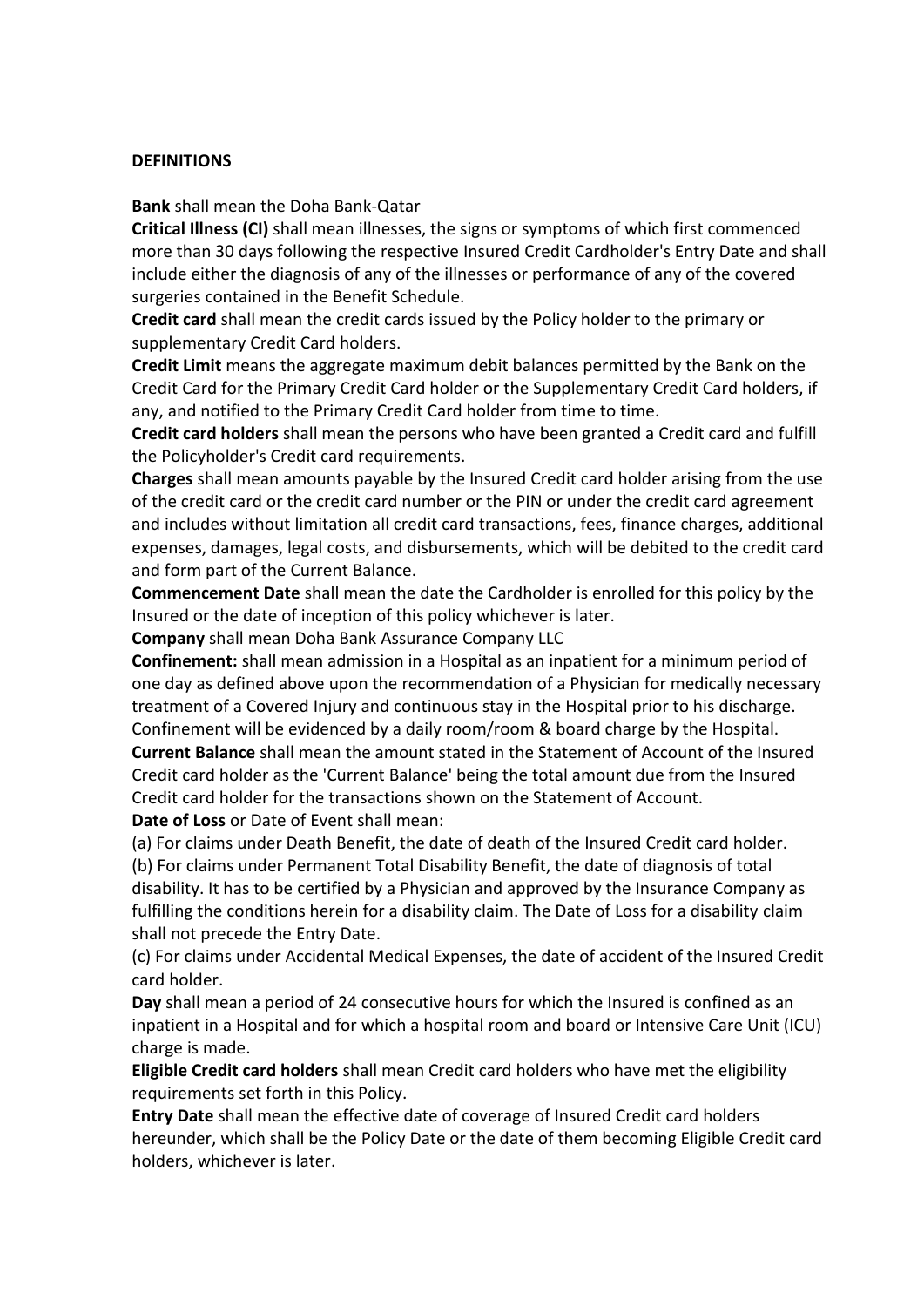**Hospital** shall mean an institution licensed as a hospital and operated for the care and treatment of sick and injured persons, which institution provides 24-hour nursing care and has facilities for both diagnosis and except in the case of a hospital primarily concerned with treatment of chronic diseases, for major surgery. The term hospital shall not be construed to include a hotel, rest home, nursing home, convalescent home, place for custodial care, home for the aged, or a place used primarily for the confinement or treatment of drug addicts or alcoholics.

**Indebtedness** shall mean the total amount outstanding payable by the cardholder arising from use of the Credit Card Facility including without limitation all Credit Card transactions, fees, finance charges, additional expenses, damages, legal costs and disbursements, which will be debited to the Credit Card and form part of the Current Balance as on the Date of Event subject to a maximum of the Cardholder's credit limit.

**Insured Credit card holders** shall mean Eligible Credit card holders who, in accordance with the provisions of this Policy, are participating in the Insurance Plan under this Policy and who have fulfilled the automatic enrollment and did not choose to opt out.

**Installment** shall mean the minimum amount due as defined in the Policyholder's general terms and conditions for the Credit card(s).

**Intensive Care Unit (ICU):** one to one nursing care received in a hospital unit in which patients undergo specialized resuscitation, monitoring and treatment procedures. The unit must be staffed 24 hours a day with highly trained nurses, technicians and doctors, and be equipped with resuscitative equipment and monitoring devices that allow continuous assessment of vital body functions such as heart rate, blood pressure and blood chemistry.

**Outstanding Balance** The Outstanding Balance means the Current Balance owed to the Policyholder as stated in the Statement of Account of the Insured Credit card holder. The Outstanding balance is frozen on one given date called Date of Loss in order to exclude from insurance benefit calculations any use of the Credit card after the occurrence of the Claim. **Policy** shall mean this agreement, any supplementary contracts or endorsements herein, any amendments hereto signed by the Insurance Company and the Policyholder and Summaries of cover, which shall together constitute the entire contract between the parties.

**Policy Year** shall mean a period of twelve (12) consecutive months beginning with the Policy Date and subsequent Policy Anniversary.

**Pre-existing Condition** shall mean illness, disease or sickness occurring or manifesting prior to the Commencement Date, for which advice or treatment was sought or obtained from a medical practitioner, chiropractor, naturopath, or any other practitioner of a similar kind within twelve months immediately prior to the Commencement Date.

**Pronouns:** Masculine pronouns used in this Policy shall include both masculine and feminine gender unless the context indicates otherwise.

**Statement of Account** shall mean the monthly statement issued by the Policyholder to the primary Credit card holder of Charges made on his credit Card.

**Summary of Cover** shall mean the accurate information about the Policy that must be provided by the Policyholder to every Insured Credit card holder. This information shall describe thoroughly the provisions, terms and conditions of the Policy as to be well understood by the Insured Credit card holders. The wording of the Summary of Cover is prepared by the Insurance Company.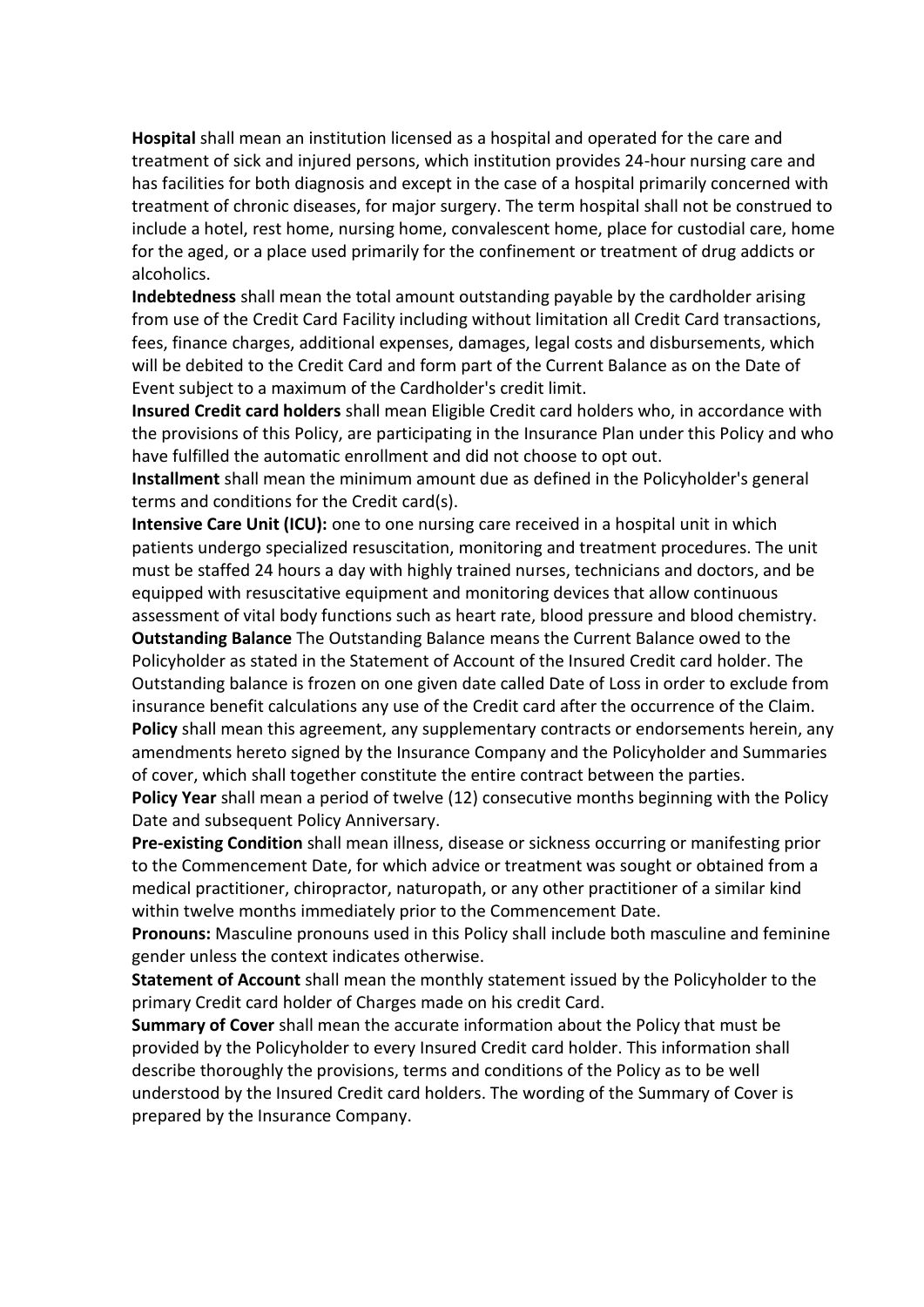## **ELIGIBILITY CONDITIONS(Primary Cardholder Only)**

- 1. The Cardholder must meet the eligibility criteria stipulated by the insured Bank to become a **Cardholder**
- 2. The Cardholder should have been employed with the same employer for at least 6 (six) months.
- 3. The Cardholder should have a full time permanent employment contract with his employer or a Fixed Contract equal to or more than 2 years.
- 4. The Cardholder shall be within the age criteria specified in the schedule of this policy.Eligibility conditions 2,3 and 4 apply to Involuntary Loss of Employment Section only.

## **SCOPE OF COVER**

Subject to the terms and conditions provided in this policy the Company shall indemnify the Insured as hereinafter provided:

## **SECTION 1- CRITICAL ILLNESS**

Actual amount outstanding on credit card subject to a maximum of QAR 50,000 Payable to 100% of the amount of the outstanding balance remaining on the date the Critical Illness is recognized,with up to 3 months of arrears and related interests.

#### **SECTION 2 - INVOLUNTARY LOSS OF EMPLOYMENT BENEFIT**

In the event of involuntary unemployment of the Primary Cardholder after the Commencement Date and during the policy period, the Company shall pay 10% of Indebtedness for that month, for each month of the Primary Cardholder's unemployment subject to the Maximum Monthly Benefit as specified in the schedule of this policy and the total period of such indemnity shall not exceed the Indemnity Period specified in the schedule of this policy

#### **BENEFIT UNDER – CRITICAL ILLNESS**

**In case of Critical Illness:** Diagnosis of the critical/terminal illness by the specialist physician who diagnosed it, Medical evidences related to the critical/terminal illness reported.

**Critical Illness (CI)** shall mean illnesses, the signs or symptoms of which first commenced more than 90 days following the respective Insured Credit Cardholder's Entry Date and shall include either the diagnosis of any of the illnesses or performance of any of the covered surgeries contained in the Benefit Schedule.

If a Credit Cardholder is diagnosed having one of the stated Critical Illnesses as defined in this Policy, the Insurance Company will, upon receipt of due proof in writing of the diagnosis of the Critical Illness, pay the Outstanding Balance on the credit card as at the claim date, of up to QAR 50,000, to the to the Policyholder. The Policyholder will subsequently allocate payments to the eligible Cardholders' credit card accounts. This benefit cannot be cumulated with any other benefit under the Policy/Cover.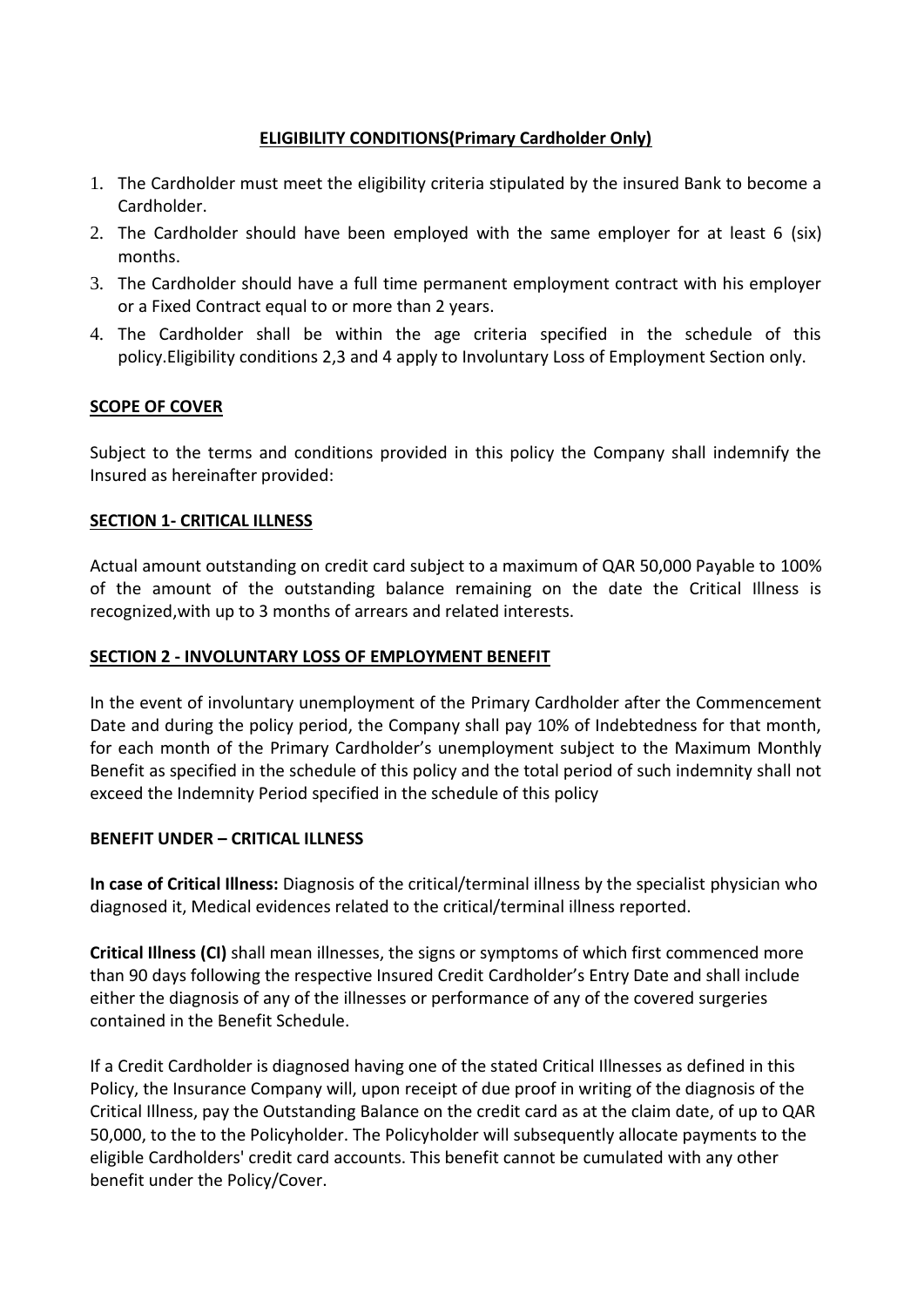The benefit payment is subject to a waiting period of 30 days continuously. The waiting period is calculated from the first day of diagnosis of the Critical Illness. No benefit is paid for the first 30 days. No Critical Illness benefit is paid if death occurs within these 30 days from the claim date.

The first diagnosis of any of the following diseases first occurring after the commencement date of the program:

1. **Cancer:** a malignant tumour characterized by the uncontrolled growth and spread of malignant cells and the invasion of the tissue. This includes leukaemia (except chronic lymphocytic leukaemia), lymphomas and malignant melanomas, butexcludes non-invasive cancers in situ, all skin cancers and tumours in the presence of a human-immune-deficiency virus.

2. **Heart attack:** the death of a portion of heart muscle as a result of inadequate blood supply, which must occurwithprolonged chest pain, new electro cardiographic changes and an elevation in cardiac enzyme levels.

3. **Kidney failure:** end stage renal disease due to chronic irreversible failure of both kidneys to function as a result of which the person insured must be required to undergo regular peritoneal dialysis or haemodialysis or renal transplantation.

4. **Stroke:** any cerebrovascular incident producing neurogical sequel lasting more than 24 hours and including infarction ofbrain tissue, haemorrhage from an intra cranial vessel and embolisation caused by an extra cranial source. Evidence of permanent neurological deficit must be produced. Transient ischaemic attacks are specifically excluded.

5. **Coronary artery disease requiring surgery:** open heart surgery undergone to correct narrowing or blockage of two ormore coronary arteries by the use of saphenous vein grafts or internal mammary grafting, but excluding all non-surgical procedures such as balloon angioplasty or laser techniques. Angiographic evidence of the underlying disease must be provided.

6. **Major organ transplantation:** the actual undergoing as a recipient of a transplant of a heart, lung, liver, pancreas or bone marrow.

7. **Multiple sclerosis:** unequivocal diagnosis of multiple sclerosis made by a consultant neurologist holding such an appointment at a major hospital. The claimant must exhibit neurological abnormalities that have existed for a continuous period of at least 6 months or have had at least one relapse of such abnormalities. The typical symptoms of demyelinationand impairment of motor and sensory function must evidence this.

# **IN CASE OF INVOLUNTORY LOSS OF EMPLOYMENT(ILOE):**

- 1. The benefits shall not be payable for the first 30 days of unemployment
- 2. The Date of Event falls after a waiting period of 90 days from the Commencement Date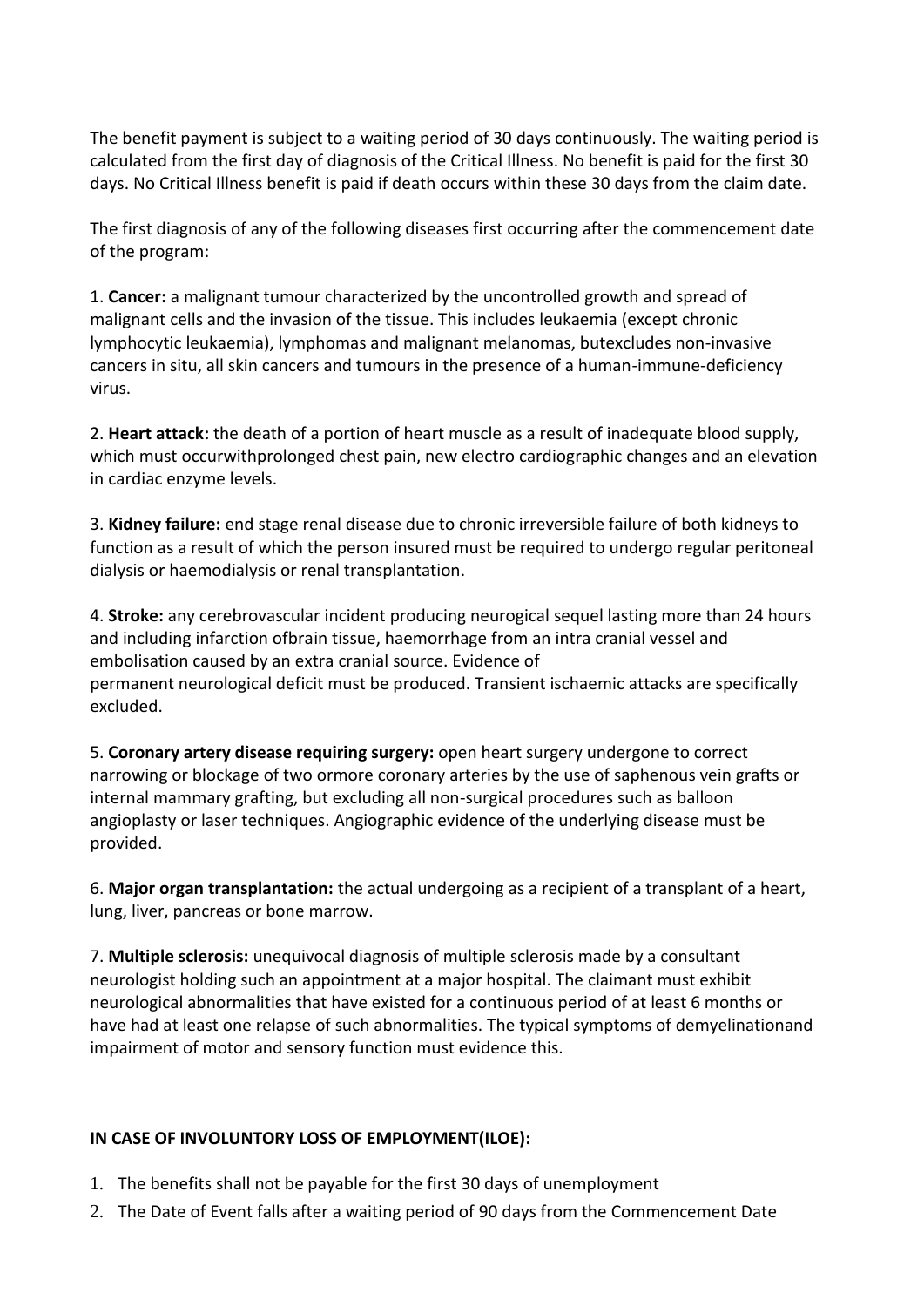- 3. The Cardholder remains unemployed during the period for which the benefit under this policy is paid and shall provide all necessary proofs as may be called upon by the Company in order to substantiate his unemployment
- 4. The Cardholder/Insured shall inform the Company as soon as the Cardholder accepts an alternative job but not later than 30 days from the date of Re-employment. Failure to notify the Bank shall render the benefits provided under this cover fully recoverable without contestation
- 5. the Cardholder is eligible as per the eligibility conditions provided hereunder

## **Fraudulent withdrawal and theft of cards**

The insurance covers unauthorized transactions up to the specified limit due to the misuse of the credit card occurred no more than 24 hours before the loss/theft was reported to the Doha Bank Phone customer line and before its blocking was requested. Insurance benefits can be paid out at most three times per calendar year for each fraudulently misused Bank credit card.

The insurance benefits in the event of theft of cash withdrawn from the ATM using a card during an assault or after a forced cash withdrawal from the ATM under threat of physical violence that occurred in direct relation to the cash withdrawal from the ATM using the credit card of the insured person, or in the event of theft of cash withdrawn using the card during an assault or under threat of physical violence within 2 hours of cash withdrawal from the ATM using the card. Insurance benefits shall be provided at a maximum amount as specified for each insured event and at most of three times per calendar year.

#### **GENERAL CONDITIONS**

- 1. The Cardholder shall furnish the bank with any information the bank / insurers may require (including details of the state of health) in respect of the Cardholder for the benefits hereunder. The bank / insurers may, at its sole discretion, require the Cardholder to undergo a medical examination by a legally qualified medical practitioner in the manner that they deem required or fit
- 2. The benefits under this policy shall be extended only to Primary Cardholders and not to any additional or supplementary Cardholder or Corporate Cards.
- 3. No Benefits shall be paid in respect of a Cardholder who attains the Maximum Coverage Age specified in the schedule of this policy (at which time that Cardholder shall cease to be covered).
- 4. The first month of the Cover is complimentary for new subscribers and thereafter premium shall be payable on the total outstanding amount appearing in each month's card statement. The Cardholder has the option to opt out of the scheme at any time. However once opted out, the Cardholder will not be allowed to rejoin the Scheme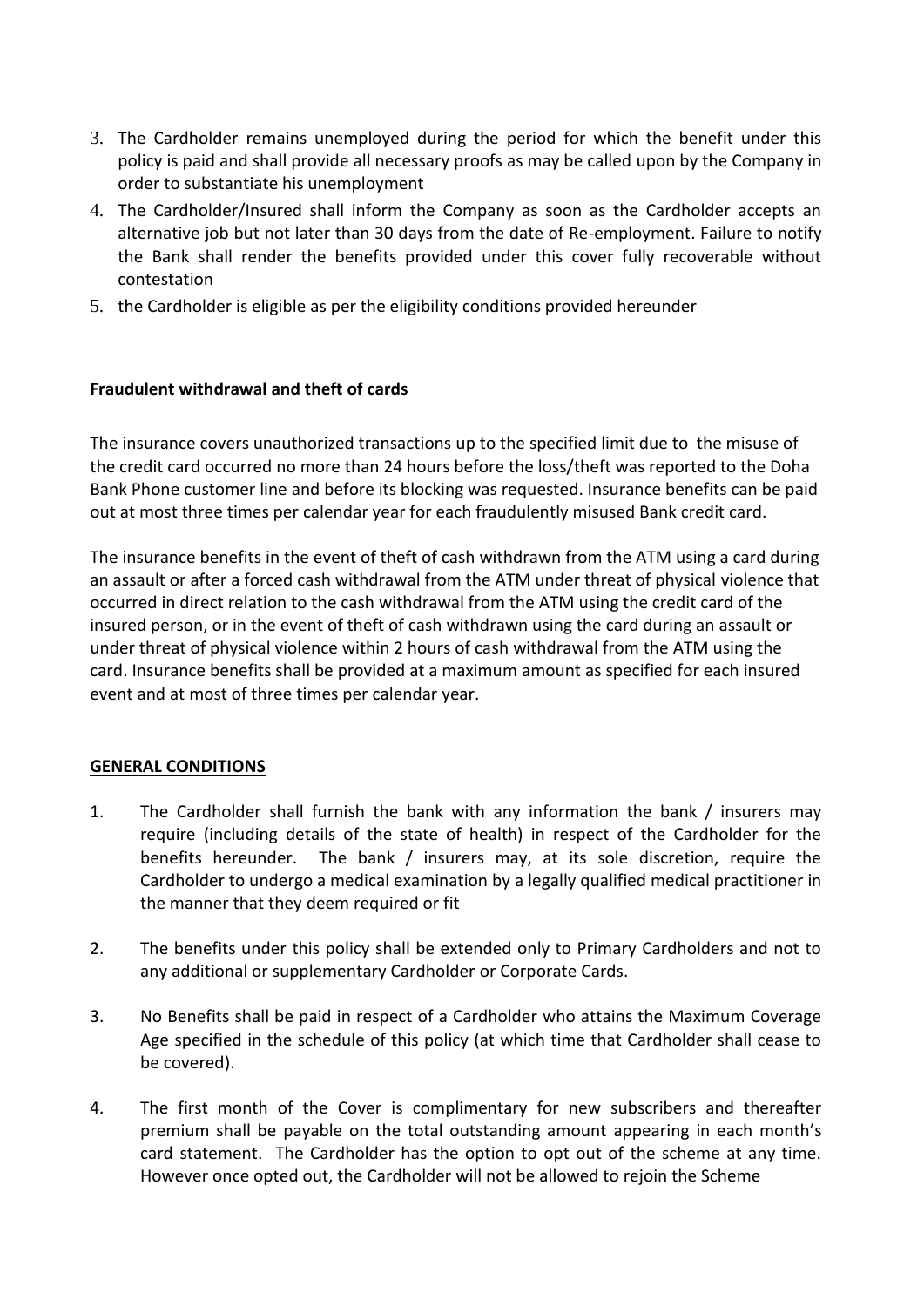- 5. The benefits under this Policy shall terminate upon the happening of any one or more of the following:
	- (i) Cancellation of the Cardholder's Credit Card Facility.
	- (ii) the Cardholder having attained the Age 65; however in case of involuntary loss of employment having attained 59 years
	- (iii) the Cardholder's Death or Permanent Total Disablement;
	- (iv) the Cardholder's Credit Card Account with the Bank becomes overdue for a period of 90 days or a complaint is filed with authorities for non-payment of dues or cardholder is declared absconding or a judgement is entered in any count with replacement to.
	- (v) Cardholder becoming unemployed voluntarily. However, the termination of cover in such event shall be only in respect of Involuntary Loss of Employment;
	- (vi) 6 months prior to the Cardholder's normal retirement date depending upon the age of the Cardholder and the relevant Qatari Laws. However such termination shall be only in respect of Involuntary Loss of Employment;
	- (vii) Cancellation of the benefits under this policy by the Insured or the Cardholder at any time in accordance with the terms and conditions of this policy.
	- (viii) Transfer of cardholders indebtedness to another person
- 6. The Schedule forms part of this policy and the expression "this policy" or "policy" wherever used in this contract shall read as including the Schedule and any attached Sections, specifications, Endorsements or Exclusions.
- 7. The observance by the Cardholder /Insured of the terms of this policy and the truth of the statements and the answers by the Cardholder in any material information provided by the cardholder shall be condition precedent to benefits applicable under this Cover. If the circumstances in which this Cover was extended to the Cardholder are materially altered without the written consent of the bank / insurers, the cover shall become null and void
- 8. If any claim under this policy is in any way fraudulent or unfounded, all benefits under this policy shall be forfeited in respect of the particular Cardholder.
- 9. It is hereby noted and agreed that the insured shall provide a monthly listing within 15 days from the end of each month in electronic format (Microsoft Excel Spreadsheet or Microsoft Access Database or any other format that can be easily convertible to above mentioned formats) containing the following information in respect of the Cardholders:
	- a. Card Account Number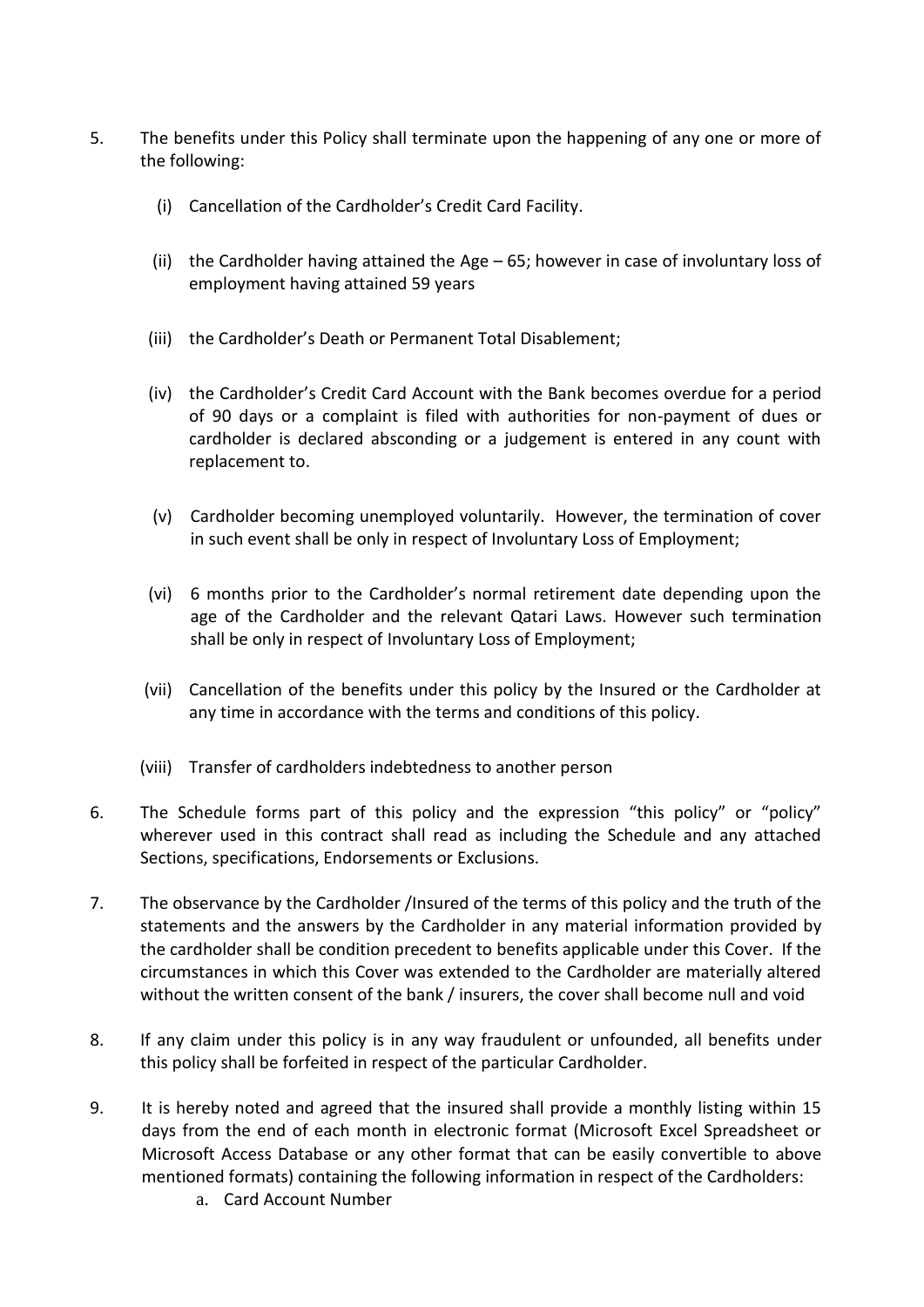- b. Card Issue Date
- c. Date of birth
- d. Outstanding Amount
- 10. It is hereby noted and agreed that the premium charged at the inception of the original policy period being the minimum and deposit premium, the same shall be adjusted against the actual premium calculated based on the monthly declarations submitted to the Company by the Insured in the format mentioned in the foregoing condition. In the event of the actual premium cumulatively exceeding the minimum and deposit premium for the policy period in respect of which the premium adjustment is made, the insured shall hereby pay the difference to the Company on or before 30 days from the end of each month.
- 11. It is hereby noted and agreed that this policy may be cancelled by either party by giving 3 months written notice to that effect. In the event of cancellation of the policy by the insured, the premium adjustment shall be made on the basis of the monthly adjustments upto the month of cancellation against the minimum and deposit premium for the policy period in force. In no case shall the refund premium exceed the amount of total monthly premium calculated upto the date of cancellation based on the monthly declarations made less the minimum and deposit premium charged at the inception of the current policy period. In the event of cancellation of the policy by the Company, the premium adjustment shall be made on the basis of the monthly adjustments upto the month of cancellation against the minimum and deposit premium for the policy period in force.
- 12. If any difference shall arise as to the amount to be paid under this policy (liability being otherwise admitted) such difference shall be referred to an arbitrator to be appointed by the parties in accordance with statutory provisions. Where any difference is to be referred to arbitration, the making of an award shall be a condition precedent to any right of action against the Company.
- 13. All claims and/or disputes shall be subject to the Jurisdiction of the Competent Courts of the Qatar.
- 14. The maximum cumulative amount of Benefits payable under this Policy for any one person shall not exceed the amount stated in the schedule of this policy irrespective of the number of policies in force or the number of Credit Card Facilities in respect of which the Cardholder has obtained a similar benefit as provided under this policy.

# *EXCLUSIONS*

- *1. No Benefits under this policy shall be applicable in respect of a Cardholder where the Event giving rise to a claim under this policy occurs as a result of:*
	- *(a) Death by any cause*
	- *(b) Any deliberate self-inflicted injury and/or self-medication (without a proper prescription from an legally recognised medical practitioner);*
	- *(c) The effects or complications arising from pregnancy;*
	- *(d) Any accident occurring on or in or about any aircraft other than an aircraft in which*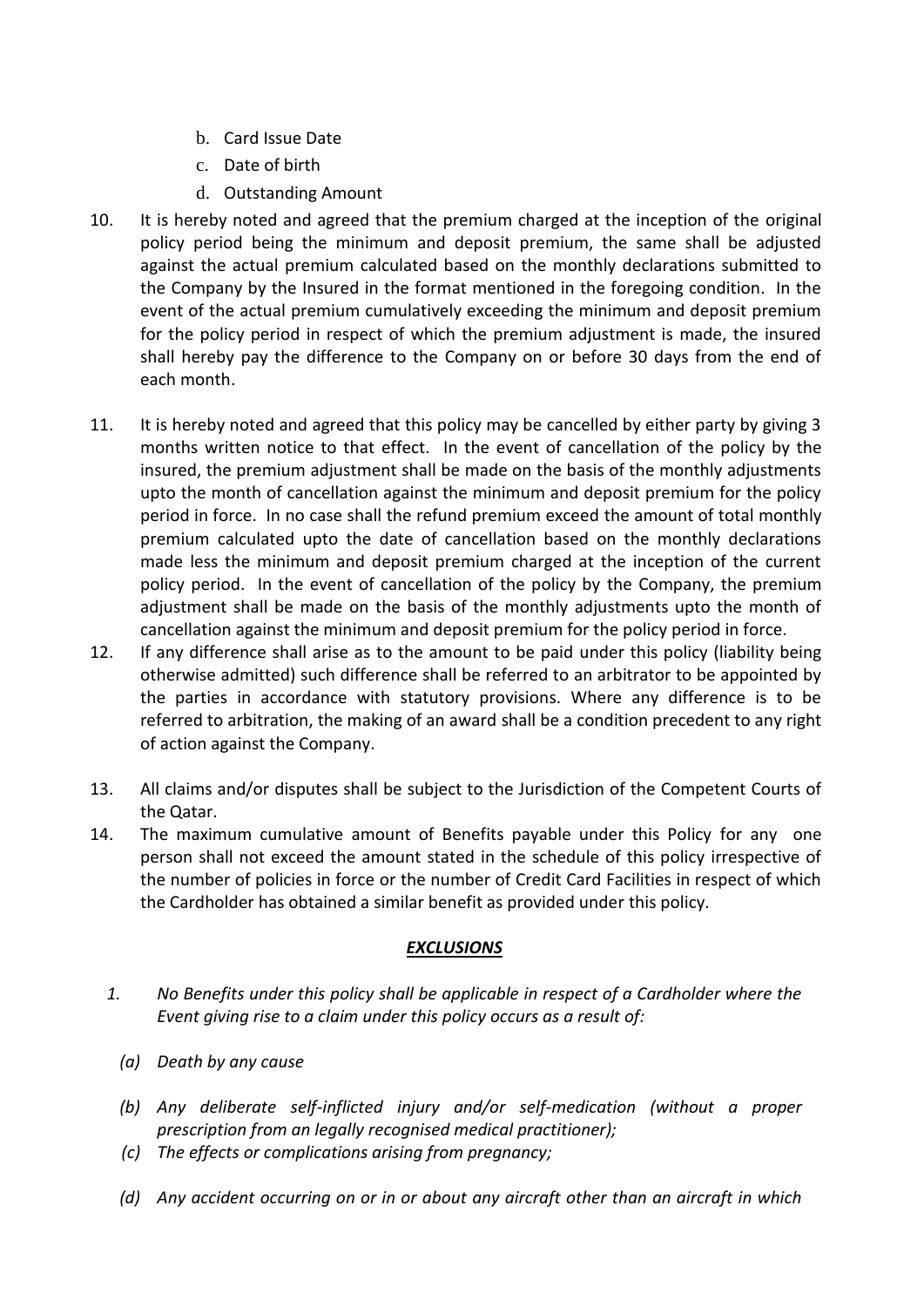*the Cardholder was travelling as a bonafide passenger and which is operated by a licensed commercial or chartered airline; However this exclusion is not applicable to card holders who are aircrew and pilots of airlines while on duty as paid employees*

- *(e) Nuclear Radiation, Nuclear Fission, Nuclear Fusion and/or Radioactive Contamination*
- *(f) Riot, civil commotion, strikes and war (whether war be declared or not), rebellion, insurrection, resurrection, popular rising, usurped power, terrorism. However terrorism exclusion is not applicable as long as the cardholder is not an active participant of the terrorist activity. Further passive war cover is excluded only when the cardholder is on permanent assignment (an assignment for a period of more than 28 days) to a country after war has been declared in that country or after it has been recognised as a war zone by the United Nations or where there are war like operations*
- *(g) The influence of alcohol or drugs other than proper use of drugs prescribed by a legally qualified medical practitioner*
- *(h) Due to Chronic Illness / Condition*
- *(i) Death or Disablement due to pre-existing illness.*
- *(j) (i) Acquired Immune Deficiency Syndrome (AIDS), AIDS related Complex (ARC) as defined by the World Health Organisation from time to time; or*
	- *(ii) the presence of the Human Immunodeficiency Virus (HIV) as revealed by the positive HIV anti-body or HIV test.*
- *2. Exclusions applicable to Accidental Death and Hospitalisation Expenses: No payment shall be made on the death of the cardholder or hospitalisation expenses incurred by him, if such death or hospitalisation expenses occurs as a result of:-*
	- *(a) Motor cycling as a driver or passenger on machines with more than 250 cc engine capacity; or as a driver if the cardholder does not have a valid motor cycle licence*
	- *(b) Mountaineering or rock climbing that uses ropes or guides, bungee jumping, scuba diving, pot holing or organised team sports.*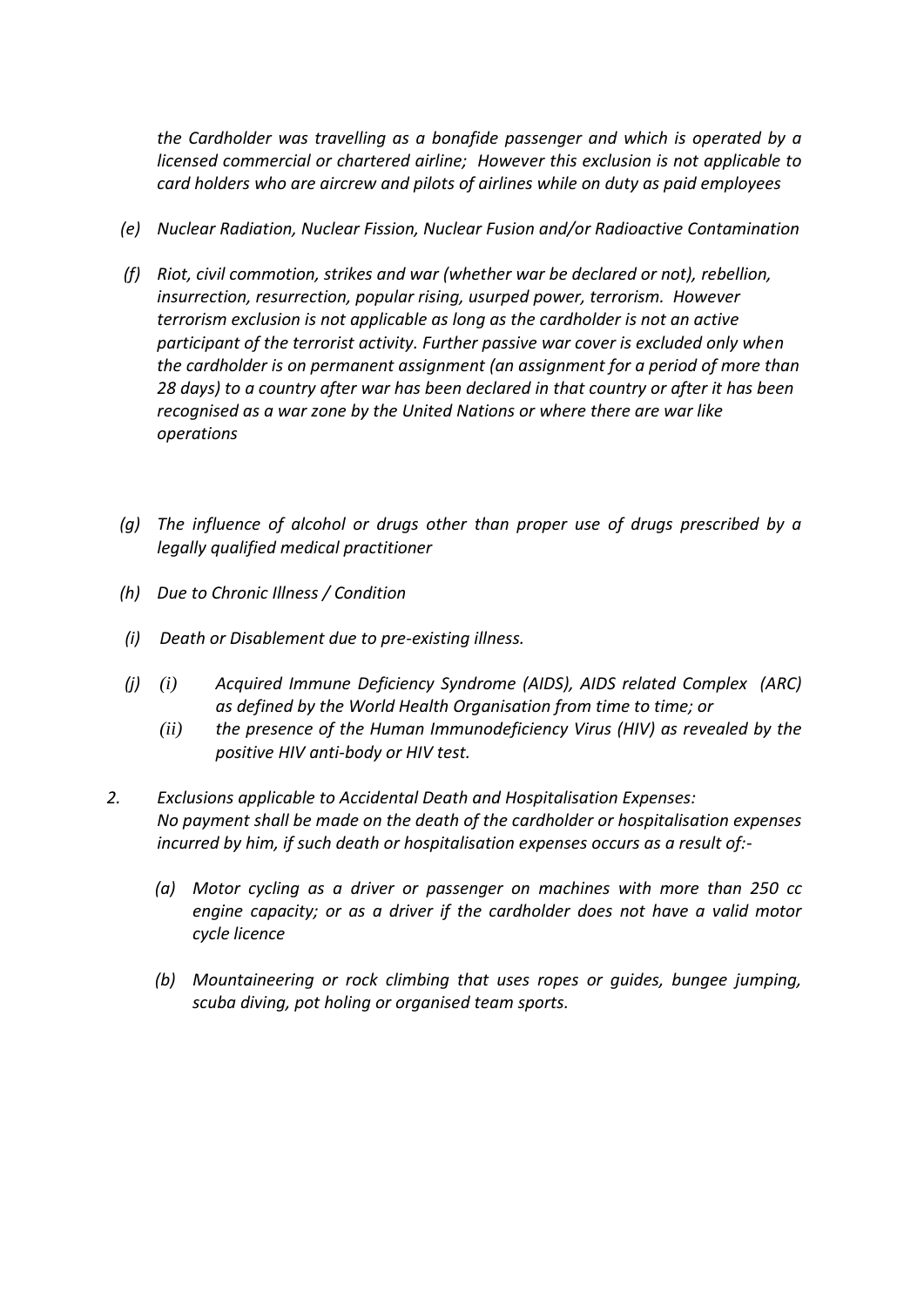- *(c) Big Game Hunting, BMX Stunt Riding, Boxing, Free Climb Mountaineering, Go-Karting, Gymnastic, High Diving (other than from a purpose built diving board over a man-made swimming pool), Jousting, Martial Arts, Micro-lighting, Motor Rallies or Competitions, Outdoor Endurance, Outward Bound Courses, Safaris with guns, Show Jumping, Stunt Events, Underground Activities (other than as a part of an organised excursion or tour), Water Ski Jumping, White Water Rafting, Wrestling or any variations thereof, Competing in or practising for speed or time trials, sprints or racing of any kind. Taking part in expeditions or being a crewmember on a vessel.*
- *3. The benefits under this Policy shall not be applicable in respect of Involuntary Loss of Employment arising out of and/or attributable to and/or in connection with the following:*
	- *i. Employment on a fixed term contract for less than or equal to 2 years or part time or temporary employment*
	- *ii. Resignation or leaving by mutual agreement or voluntary unemployment or redundancy after voluntary breaks from employment in excess of normal holiday entitlement*
	- *iii. Disability, sickness or accident or any other medical reasons (mental and/or physical)*
	- *iv. Involuntary Loss of Employment which starts within 90 days of the Commencement Date*
	- *v. Where the Cardholder was aware of pending unemployment on or before the Commencement Date*
	- *vi. Where the unemployment is a normal seasonal part of the employment or due to non-renewal of employment contract by the authorities*
	- *vii. Where the Cardholder has neither been terminated nor become redundant but his/her salary or allowances is being withheld in part or in full for any reason of the employment contract*
	- *viii. Unemployment due to any of the following*
		- *a. Misconduct*
		- *b. Refusal to accept order from superiors*
		- *c. Convicted in a crime*
		- *d. Dishonesty or Fraudulent Act*
		- *e. Non Performance or Under Performance*
	- *ix. The period for which payment from the employer is received instead of working notice*
	- *x. Payment after the Cardholder reaches the Maximum Coverage Age specified in the schedule of this policy*
	- *xi. Termination of employment due to voluntary retirement*
	- *xii. Employing Company's failure where a contributing cause was a natural catastrophic peril*
	- *xiii. Qatarisation (when clearly indicated in the termination letter)*
	- *xiv. Where the Cardholder has received or has applied to receive a similar benefit covering the same interest under any other product or insurance in respect of the period for which the indemnity under this policy shall apply.*
- *4 Claims reported later than 120 days from the date of Event*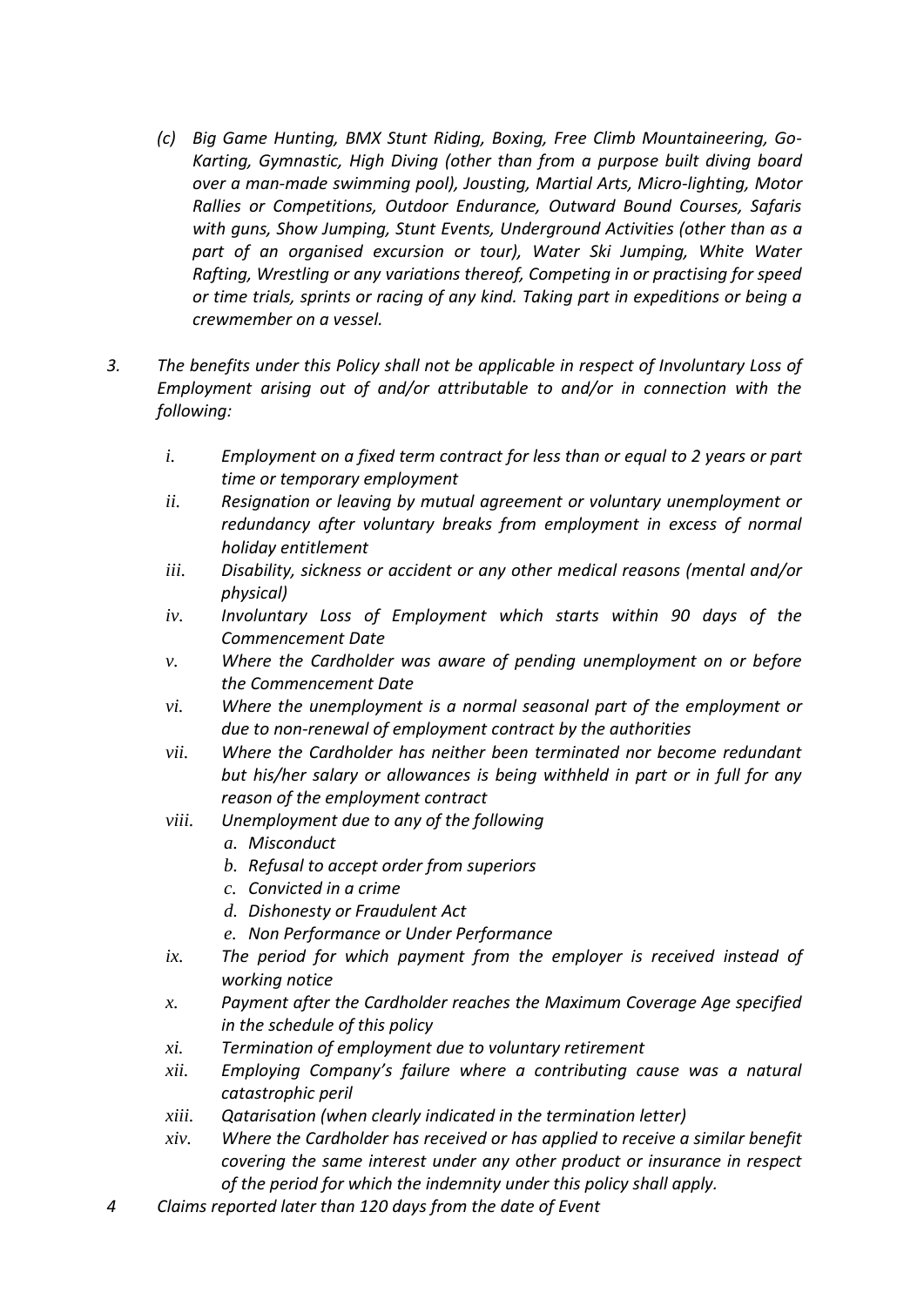#### **CLAIMS PROCEDURE**

1. Upon happening of an event giving rise to a claim under the policy, the Cardholder / Cardholder's Legal Representatives shall follow the following procedure:

- 1) Give immediate written notice to the Company but not later than 120 days from the Date of Event;
- 2) The Cardholder or the Cardholder's legal representative shall complete the standard claim form issued by the Company and submit the same with such evidence to substantiate the claim to the satisfaction of the Company as the Company may reasonably require;
- 3) The Cardholder or the Cardholder's legal representative shall submit the following documents (as well as any additional documentation that may be requested by the Claims Department of the Insurance Company).

## **Documents required:**

| <b>Critical Illness Claims:</b><br>$\blacksquare$<br>$\overline{\phantom{a}}$                     | Medical report (from an Authorized Medical<br>Practitioner) diagnosing critical illness<br>Police report (if critical illness is due to an<br>accident)<br>Copy of passport with visa page. All<br>documents as indicated above may be<br>required to be produced in original (other<br>than those surrendered to the authorities or<br>the Employer) for verification before the<br>final settlement of claim. |
|---------------------------------------------------------------------------------------------------|-----------------------------------------------------------------------------------------------------------------------------------------------------------------------------------------------------------------------------------------------------------------------------------------------------------------------------------------------------------------------------------------------------------------|
| $\qquad \qquad \blacksquare$<br><b>Involuntary Loss Of Employment</b><br>$\overline{\phantom{a}}$ | Claims Amount $\geq$ QAR 10,000 - To be paid in<br>Full<br>Claims Amount $\le$ QAR10,000 -10% of<br>Indebtedness for each month of the<br>Cardholder's unemployment subject to the<br>Maximum Monthly Benefit QR.4,000/- per<br>person during the Indemnity Period subject<br>to a maximum amount of QR.48,000/-                                                                                                |

#### **TERMINATION OF INSURANCE**

The insurance of an individual shall automatically terminate at the earliest time below:

- 1. The Insured Credit card holder reaches age 65 or Critical Illness; or
- 2. Upon payment of the Death or Permanent Total Disability Benefit; or
- 3. Upon cancellation by the Policyholder of the Credit Card agreement of the Insured Credit card holder, whatever the reason; or